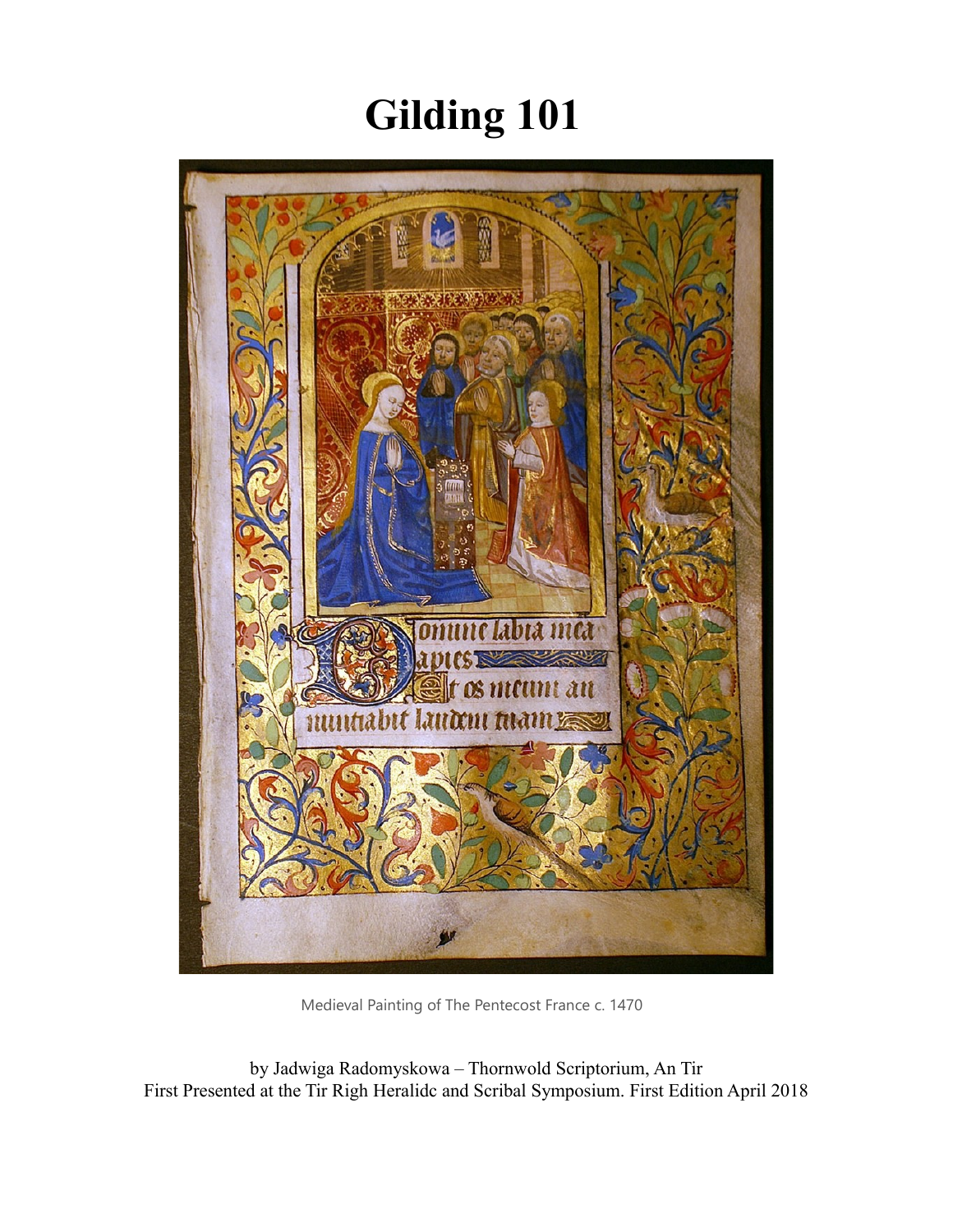# **What is Gilding?**

Simply put, gilding is the application of gold to a surface. When we think of it in terms of a medieval scribe, this is the application of metal to a manuscript page. While we usually think of gold, during the middle ages silver, as well as tin, and alloys of various metals were used! In fact the term illumination comes from the latin word 'lumen' which means bright, glimmer or shine, and refers to a manuscript w/gold on it. However it is interesting to note even in period illuminator became to mean anyone who decorates a page with decoration, whether or not there is gold present. For this handout we will be only covering gilding with gold.

Originally gold was applied as a paint, this is what is known as shell gold. This is gold that is ground up with salt and honey, then mixed with gum Arabic to create a paint, much like our modern gouache, or the period pigments of the time. Then came flat gilding, which is to say gold applied with a size (glue) on to the page. Finally the advent of raised gilding, which is gold that is attached to gesso. This is beautiful at all angles, and can be embossed.

This handout will cover flat and raised gilding, how to do it in a couple different ways, as well as how to make the various materials you need. It will also cover where to get them.

#### *Best practices:*

Wash your hands: Oil form your hands can mess up gilding. Its best to have them clean at all times. Work in a well lit, humid area. Gold works best when there is a little moisture in the air.

Be aware of drafts: Gold is so light that an errant sneeze or even quick breath can send your precious metal floating off into the distance. Make sure your work area has no breezes or fans on.

Warm drink: It's important to have a warm drink with you, this helps get good humid breaths when you are working with gesso.

Gilding is finicky: Gilding can be difficult. It's not an easy process, mistakes are gonna happen. It's part of the learning curve.

#### **The Nature of Gold: Real vs/ Imitation**

When gilding you have two options for your gold, imitation or real. Both have their advantages and disadvantages.

*Imitation*: The obvious advantage to imitation gold is that it is significantly less expensive than real gold. It is fine for most applications, esprically charters, thank you cards and the like. The biggest draw back is that it does not meld the way real gold will, so there will often be small seams in your gold. This is usually not something someone will see unless they know what they are looking for. There is nothing wrong with using imitation gold on originals!

*Real Gold*: Real gold is amazing, and has a few properties that make it unique. The main two being that it can be thinned preety much down to the atom, and two that it melds with itself with the barest of heat and pressure when it is this thin. This is how gilded manuscrips get that seamless mirror-like surface. I like to use 23k gold when I am using real gold. It seems to be the best midway point between the traits of true gold and affordability.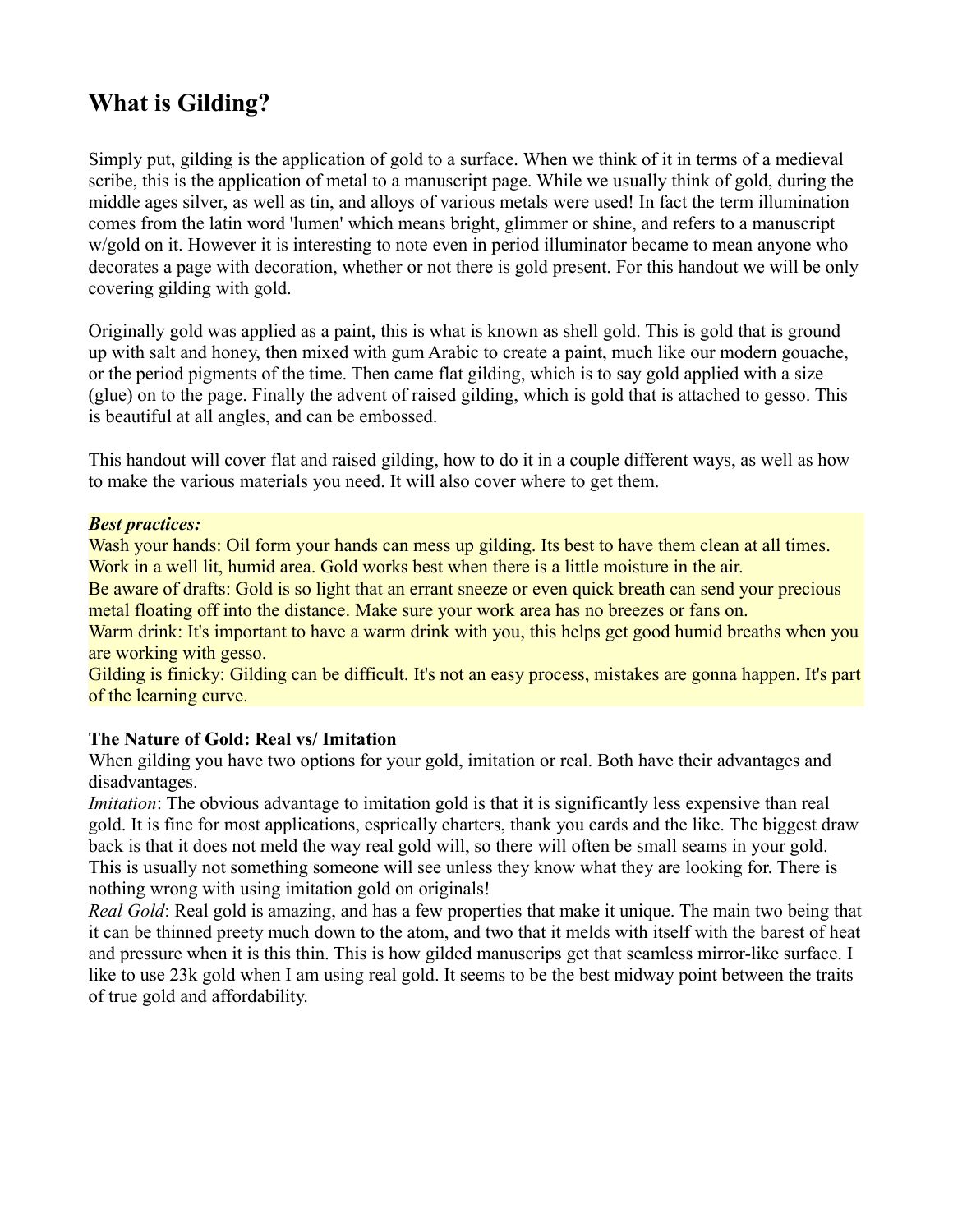# **Preparing the surface to be Gilded**

The first step to any gilded piece is to have your image ready. While your various applications may change, this is a good general outline to get you started.

# *Choose your surface you will Gild:*

You can gild on paper, or parchment, both are fine. If you are choosing paper, I recommend a heavier weight bristol, or cold pressed watercolor. Look for paper that is smooth, because gold will pick up any texture (espically flat gilding!)

# *Choose your design:*

Look at manuscripts to get an idea of what is gilded, and plan accordingly. Transfer your image onto your chosen surface, I like using a sepia micron pen as it is an easy way to replicate the oak-gall ink that was used in period.

# *Burnish your design:*

Using a burnisher, or a small bit of smooth agate, apply firm pressure to the design and buff the entire area. You do not want to press down so hard that you leave divots in the surface, just enough that the fibers are compressed a bit. If your rock or burnisher has a tip, use that to outline your design with a little more pressure.

# **Preparing the Gold:**

# **Patent:**

This is gold that is adhered to a piece of tissue paper. It is good for newer gilders as it is less likely to float away if you breath harder. You want to ideally work with pieces that are about 1-2" square. Use sharp scissors to cut your gold to size.

# **Loose leaf:**

This is as the name implies loose sheets of gold, more proper for period gilding, but tricky as they will float away if you breath too hard (or in my experience if you even think of breathing!). Using a gilding cushion, which is a bit of suede attached to a board, and a very sharp knife cut your gold to 1-2" squares. Only cut what you will need, and you can always cut more, because it is easier to store in the larger sheets. If you don't have a gilders cushion, I have found a good cotton hoodie wrapped around a hardbound book works well.



**Illuminated Initial N, Spanish, 1290-1310**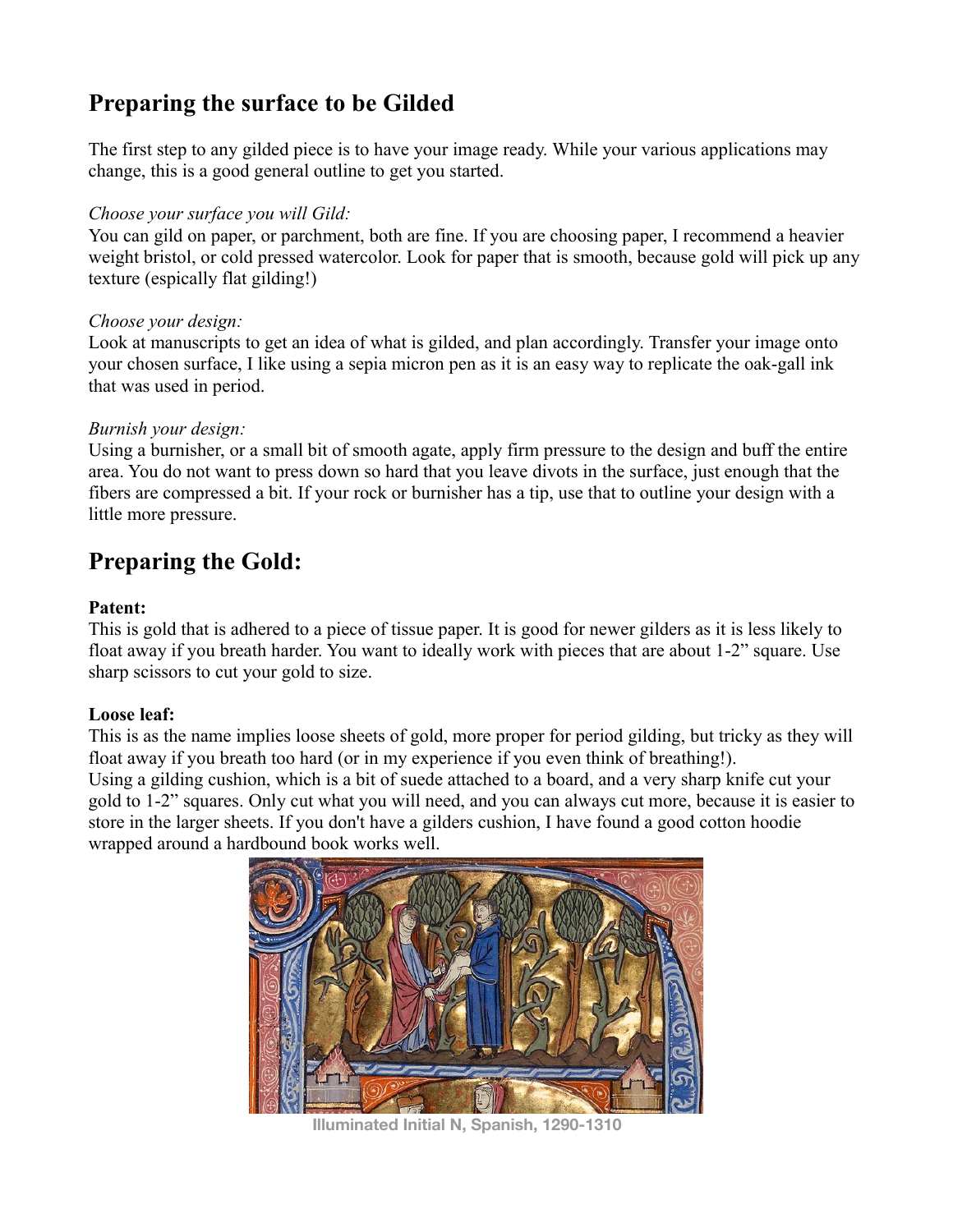# **Making the Supplies:**

**Glair** 

Glair is simply put the liquid that separates from egg-whites that have been beaten to stiff peaks. To make glair take egg whites and beat them until stiff peaks form. You can do this by hand (good to have an apprentice for this, as they did in the old days!) or use a whisk attachment on your hand-mixer. Once you have stiff peaks, transfer your eggwhites to a container, I like to use an old plastic yogurt or sto-go soup container, and let them sit over night-covered.

The next day pour off the liquid, and store in an air-tight container. Ta-Da! You have glair! Glair can be stored in the fridge, and will last a while.

As it ages it will become more yellow, and yes, stinkier. This "aged" glair is amazing for painting and gilding.

# **Gesso Sottile / Slaked Plaster**

Gesso Sottile, also known as slaked plaster is plaster that has been treated with water until the structures of the plaster change from blob-like grouping to long intertwined shapes. (I know, very scientific)

To make this take one part plaster, and many parts distilled water. This ratio can vary. I was originally taught one cup to a few gallons, but I did an experiment with 2/3 cup to 4 cups of water and got good results. The important part is that you have much more water to plaster.

Mix the water and the plaster. If your container has a lid, put it on and shake the heck out of it for about 5 minuets. If it is an open container, stir, stir, stir. You want to vigorously stir, the idea where is to break up the plaster into really small bit and suspend it into the water.

After you are done, let it sit, uncovered until the next day.

The next day carefully pour off the water, and add more. Repeat with the shaking and stirring. Make sure that all the bits and pieces are getting mixed up, there should not be any clumps or solid bit. If there are pull them out, let them dry, crush them to a fine powder and put back into the mix. Repeat this for 1-2 weeks.

Then every 3 days do this for 1-2 more weeks.

You know your plaster is slaked when you dry out a little bit, and it is soft, and silky to the touch. When the plaster is ready, pour it out on a bit of tin foil that has the edges turned up, and let it fully dry. Store it in an air-tight container.

# **Gesso**

Ceninni gives us two recipes for Gesso.

# **Gesso the First:**

3 parts Gesso Sottile 1 Part White Lead 2/3 part Sugar (less than the lead)

Mix the three dry ingredients with a wooden spoon, or plastic spatula, grind in a mortar and pestle, or with a muller if they are not smooth.

Add enough distilled water until it becomes a smooth paste

Leave it in small quarter size dollops, and let it dry away from the sun

When you are ready to gold, take only as much as you need and reconstitute it with glair until it is smooth and the consistency of heavy cream for images, or thinner (with distilled water) if you would like to write with it.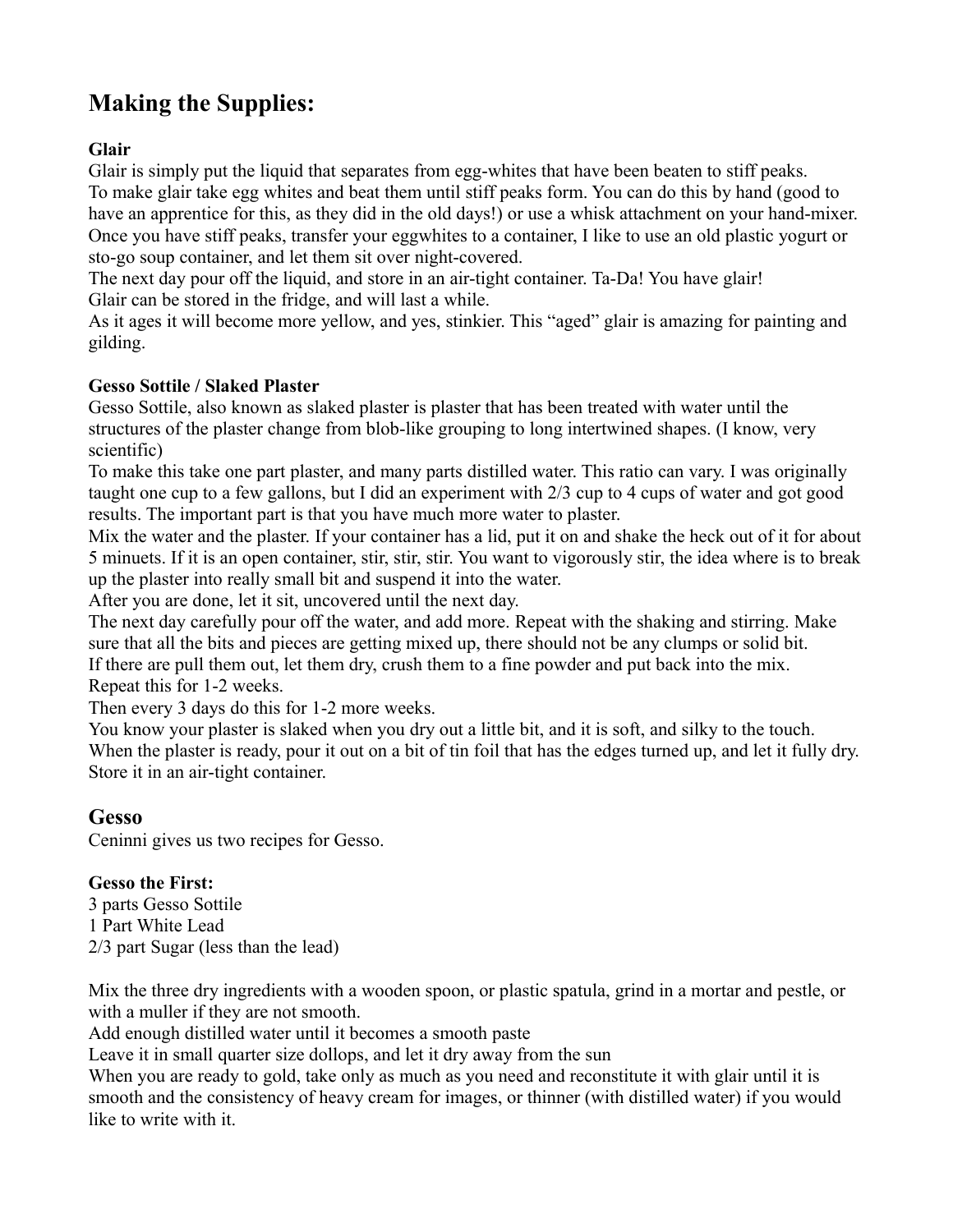# **Gesso the Second**

2 Parts Gesso Sottile 1 part white lead 1 part Bole a small amount of sugar

This is a gesso that can be mixed and used right away. To prepare, grind or mull the dry ingredients until they are very fine.

Mix with glair until you have the consistency of heavy cream.

# **Modern Gesso Recipe**

This recipe comes from Claire Travers, one of the leading American illuminators. She uses a spoon that holds .5ml (aout .01 oz) 16 measures of Gesso Sottile or precipitated chalk 2 measures of white lead 4 measures of Armenian bole (I prefer to use 2) 6 measures of honey water (honey that has been thinned down a little with distilled water) 4 measures of fish glue Distilled water to desired consistency

Mix the dry ingredients together until they are full incorporated. This can be done with a small lidded jar that can be shaken.

Put the mix on a glass slab and add a little bit of water until you get a homogenous paste. It will be fairly dry at this point.

Begin to add the wet ingredients, one at a time first the honey, then the fish glue, mixing them well. You will need to add a little water every now and then to keep the consistency right.

You will want to mix this for at least a half an hour, maybe more, do this until you no longer see any white threads in the mixture, which means the lead has fully incorporated.

Take your mixture and transfer it to a lidded jar, and let it settle over night.

The next day look for bubbles, if there are any, take a paint brush handle that has ear wax on it (yeah, I know) and touch it to the bubbles to get rid of them.

From here you can dole out small dollops of gesso onto glassine paper to dry for later use, or keep your gesso in the container.



**Reproduction of folio 179 v des Heures de Nuremberg by Claire Travers**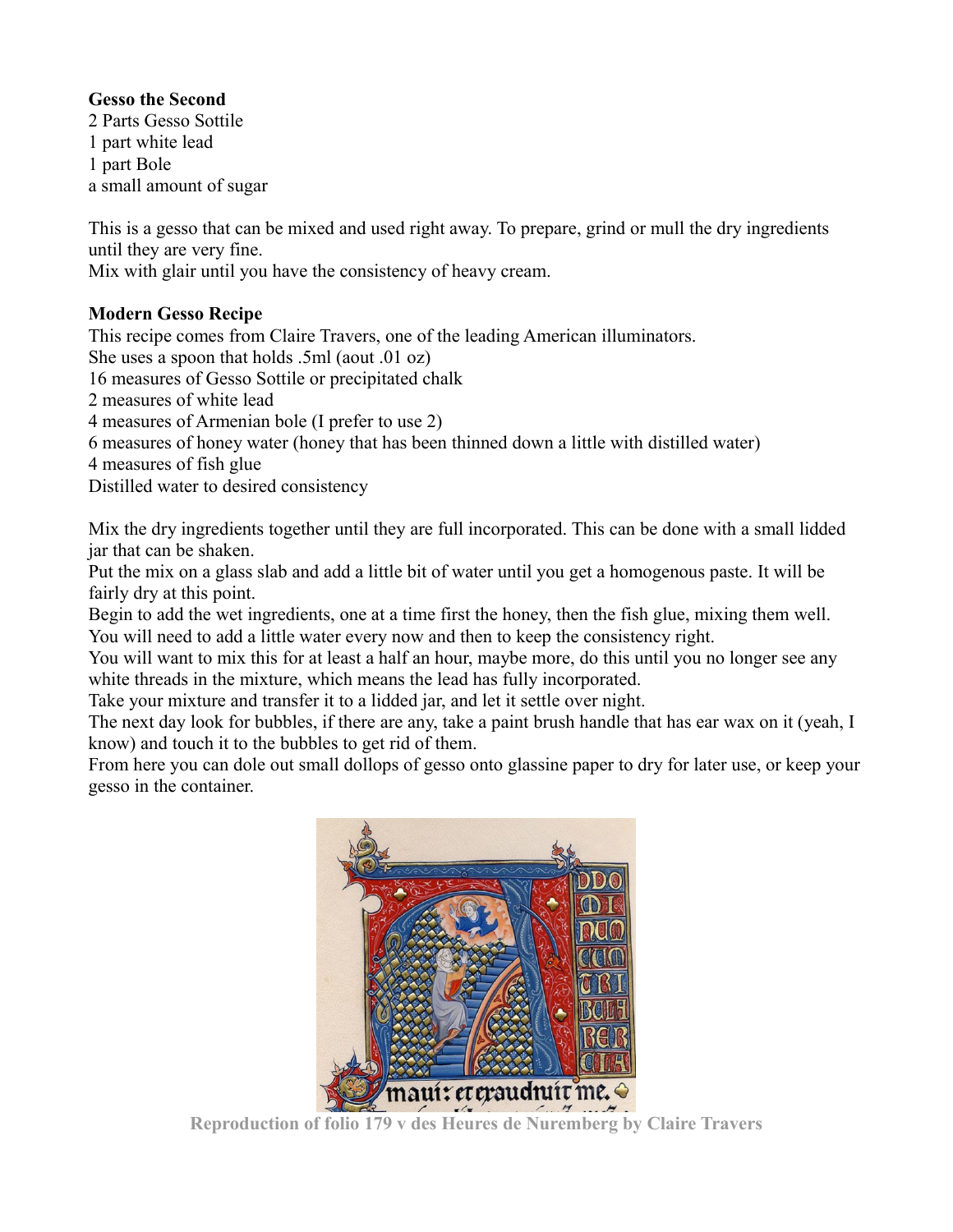# **Gilding your Manuscript**

# **Flat Gilding:**

# From "On Divers Arts" by Theophilus

*"In laying on the gold, take glair, which is beaten out of the white of an egg without water, and with it*  lightly cover with a brush the place where the gold is to be laid. Wet the point of the handle of the *brush in your moth, touch a corner of the leaf you have cut, and so lift it up and apply it with the greatest of speed. Then smooth it with the brush...When this piece has been laid on and has dried, lay another piece over it in the same way, if you wish and also a third, if necessary, so that you can polish it all the more brightly with a tooth or a stone."*

#### **Supplies needed**

Glair Prepared Gold Leaf Paint Brush Glassine paper Burnisher or agate rock Exacto knife, or pen knife

# **The process:**

1. Prepare your design as outlined above.

2. Go wash your hands.

3. Carefully paint the area to be gilded with the glair. I like to do at least three applications. The first layer is to seal your surface. The second layer is to focus on the edges and corners, and the third is to smooth everything out. Let the glair dry until it is tacky. It should be glossy looking but not wet. I like to take a scrap of my surface and paint a little extra glair on it, because I can touch it with my finger and test the tackiness, without worrying about ruining the design.

4a. If you are using patent gold, place the square down, rub gently with your finger, and pull up, repeat until all the glair is covered.

4b. If you are using loose leaf, take the back of your paint brush and either touch it to your toung, the inside of your ear, or run it against your scalp to pick up oils. Touch it to the gold, and gently place it over the glair areas, repeat until all is covered.

5. Take a sheet of glassine paper and place it over the entire area, and with gentle but firm paper rub the design.

6. Remove the glassine paper, and with a soft brush clean up the edges of your design.

7. Reapply gold as needed.

8. Once you are happy with the gold coverage, take your burnisher or agate and gently rub over the entire area until it is smooth and shiny.

9. You can take a sharp blade and clean up any edges that have gotten messy

10. You can now outline your design with black or brown ink if you would like.

# **Flat Gilding Style – other options**

There are three other types of size you may consider for gilding: gum ammoniac, aquasize and Jerry Tresser "Pink Stuff." All three of these can be applied using the same steps as above. Gum ammoniac is mentioned in "De Arte Illuminandi." You can buy the ammoniac ready to be gilded with (see below), or make it using gum crystals. Aquasize and "Pink Stuff" are both modern flat-gilding sizes and are perfectly fine to to use if you are not worried about authenticity.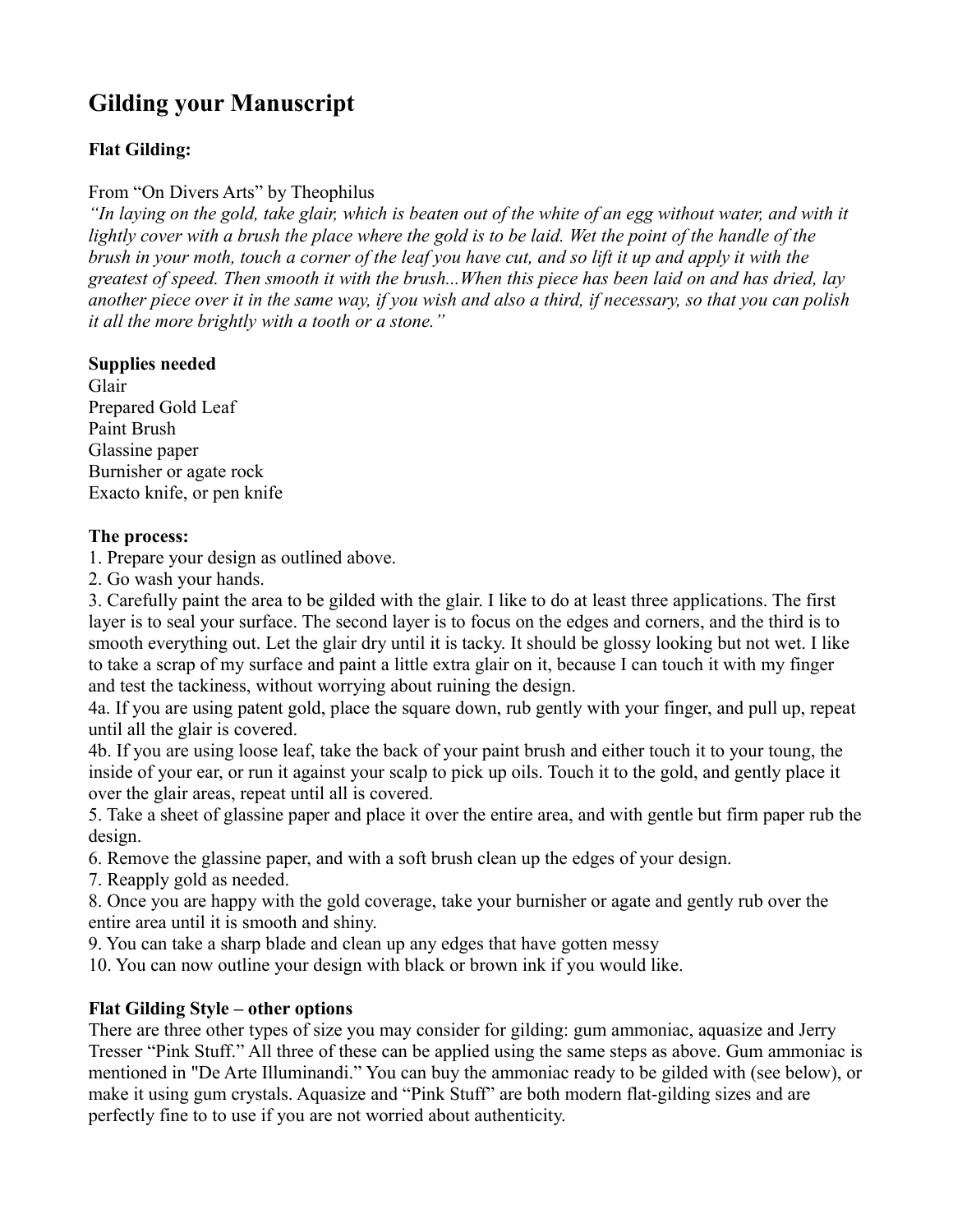# **Raised Gilding**

From " Il Libro dell'Arte" by Cennino d'Andrea Cennini

*"...a gesso, which is called size, and is made as follows: take a little gesso sottile and a small amount of white lead, less than a third as much as of the gesso; then take a little sugar candy, less than the white lead. Grind these things very fine with clear water then scrape it up and let it dry without sun. When you want to use some for gilding, take a little of it, as much as you need, and temper it with the white of egg, well beaten..."*

### **Supplies**

Gesso Glair toothpick or skewer Burnisher A note card rolled up into a tube and taped A pen or exacto knife Prepared Gold Paint Brush Glassine paper Tea

#### **Steps**

1. Take your dried gesso that you have made, and put it into a small glass container.

2. Add a little bit of glair and moisten the gesso. With a toothpick, skewer, or the end of your brush gently begin to stir the gesso (you want to be careful, as you must avoid bubbles)

Add enough glair that the gesso move freely, but is not so wet that it begins to buckle your paper 3. Using a paintbrush or a quill, fill in your design. You are looking for something with a little height,

but not a huge pillow.

4. Wait for it to dry, as it does so, go back and touch up any corners, or missed areas.

5. Now really wait for it to dry. This can take 30 min to a day depending on humidity and temperature. Once the gesso is dry, it is time to burnish.

6. To burnish take your burnisher or a piece of agate and with firm (but not too hard) pressure rub the gesso. What you are looking for is to smooth the gesso, and it will become shiny as it is burnished. Pay special attention to corners, nooks and crannies. If you have any lumps, a sharp knife can be used to gently scrape them down. Keep burnishing. You cannot over burnish.

7. Once your gesso is shiny and smooth it is time to apply the gold.

*It is best if you can manifest two additional arms for this part, but if you cant, your base two will suffice, it's just harder.* 

You will need your hot beverage near by, your image in front of you, glassine paper, your breathing tube, and the gold to one side. (See diagram for how I set up)

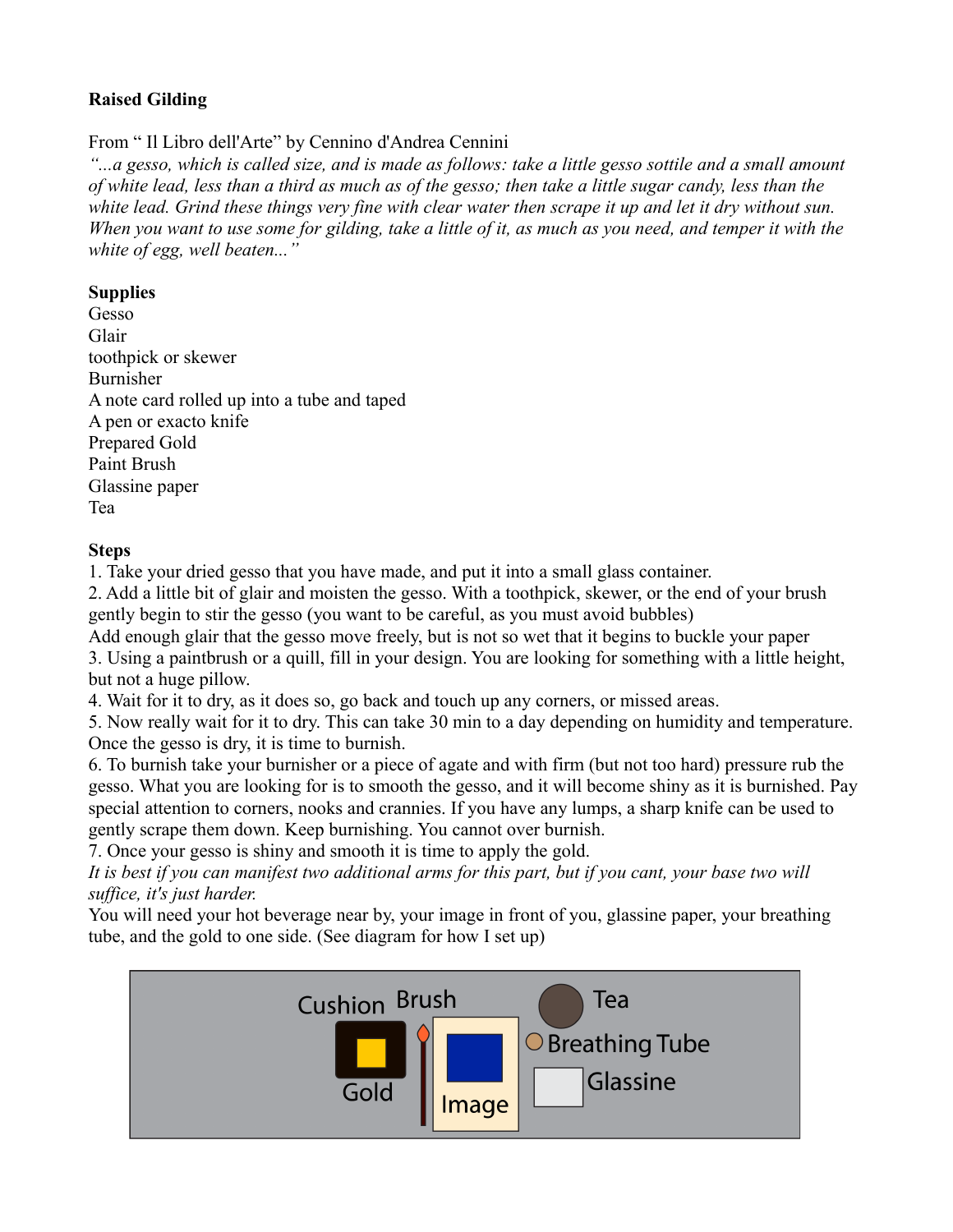8. Take a drink of your warm beverage.

9. Using your paint brush, touch it to your tongue (make sure this is not the same one you stirred your gesso with!), your inner ear or through your hair. Use it to pick up the gold.

10. Using your breathing tube, breath three long, deep warm breaths on the gesso.

11. Immediately cover the area with gold.

12. Place the glassine paper over the gold, and using your finger gently rub the gold into the gesso.

13. Remove the glassine paper, and if there are extra bits of gold still attached but not on the gesso,

breath deeply on the gesso and gold again, and fold the gold over onto the gesso.

14. Repeat until the area is covered in gold.

15. Now take your burnisher and with gentle pressure begin to buff the gold until you get a mirror like shine.

*Note: If you are using the modern gesso recipe, start on step 3, unless you have dried it.* 

#### **A Note on burnishing**

Its worth having a good "dog-tooth" burnisher if you are looking to do a lot of gilding. The various curves and shapes will help you make the best out of your raised gilding. The rounded curve of the "tooth" is good for larger areas, and the point on the end will really help with smaller areas, points and crevices. It is important to always look at your tool and make sure the surface is smooth. Gesso is very unforgiving and will pick up and scratches or divots. If you touch your tool, make sure you wipe it off, oil from your hands can effect gilding a lot.

If you do not have a burnisher on a handle a piece of agate, or hematite will work as well. The same rules for these stones apply as with a burnisher. Make sure they are smooth. Wipe off oils.

On to burnishing. As I said before, you cannot burnish too much. The more time you take buffing the gesso the better the end result will be. It was suggested to by Dame Tamlyn of Wyntersea that its worth putting on a movie you know by heart and taking those couple hours to just burnish your gesso. This extra effort will help you create a piece that has a mirror-like surface that you can literally see your reflection in!



**An Equestrian Duel Between a Creditor and a Debtor1290–1310. Ms. Ludwig XIV 6, fol. 169v**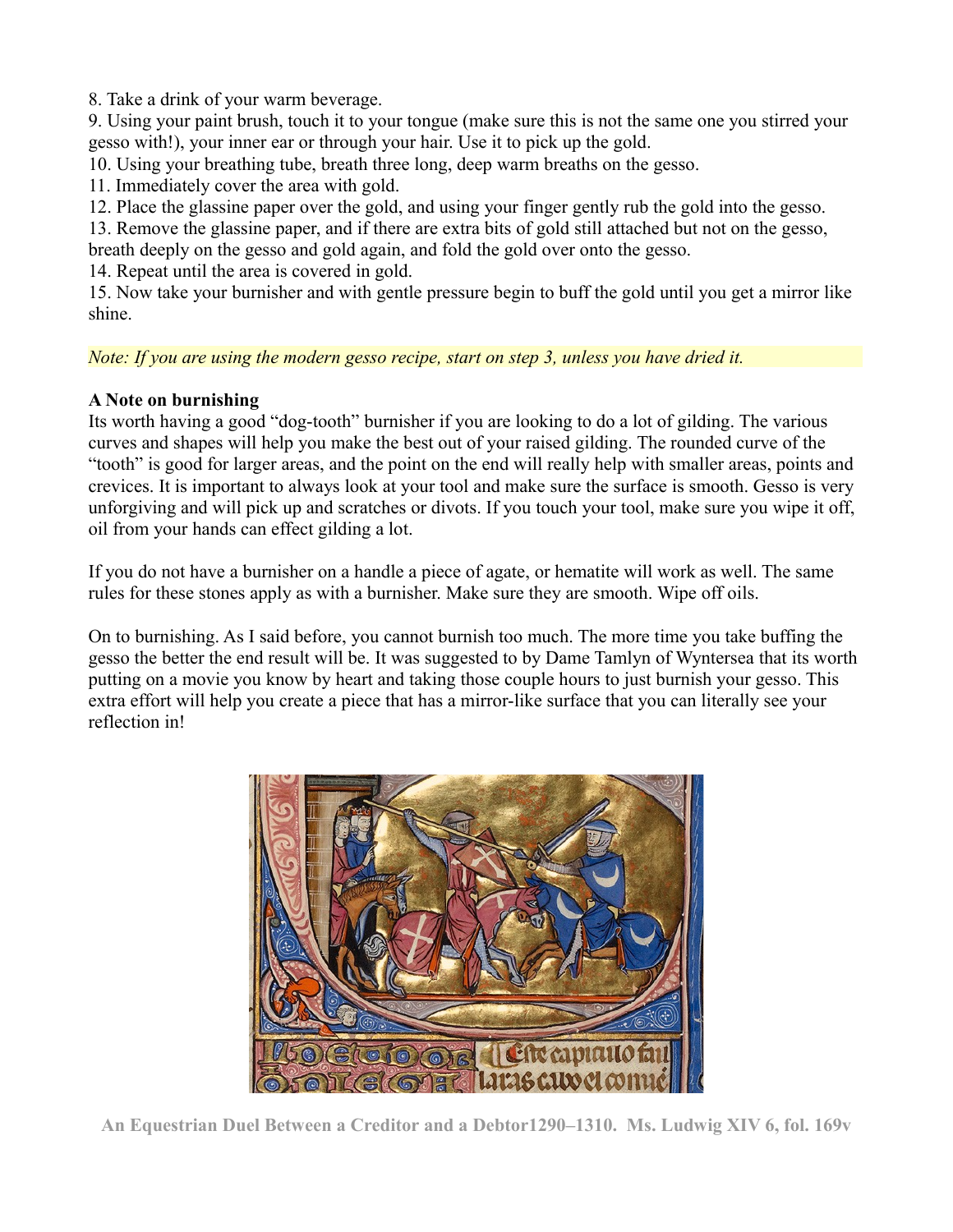# **Supplies Or, where the heck do I get this stuff?**

*Note: There are many places you can get your supplies, but this is where I get them, so I am familiar with the cost, and quality.* 

# **Gold**

I get all of my gold from LA Gold. I feel the prices are fair and I have never had an issue with the quality.

**Real Gold**: I like to use 23k Gold. It is the best value for your money, and is pure enough to have the properties that we are looking for in gold leaf.

<https://www.lagoldleafus.com/product/23k-genuine-gold-leaf/>

# **Immitation gold:**

I use this on charters, and when I practice or teach. It is nice, but it will not merge together in the same way that real gold will. Totally worth using though if you cannot afford the 23k gold. I have done many originals with this gold in the past, and the recipients have not complained. Do not fret if this is what you can afford!

<https://www.lagoldleafus.com/product/imitation-gold-leaf-booklet/>

# **Gesso and Size**

**Plaster of Paris for making Gesso Sottile**: I just used craft plaster from my local craft store.

Italian **Gesso:** If you do not want to go through the process of making your own gesso you can buy a bag of premade gesso from Natural Pigments. I found this to be very good, and work well. You will want to split this bag with some people because one bag will last you a lifetime! <https://www.naturalpigments.com/italian-gesso.html>

**White lead**: There are two sources I like to buy from. Natural Pigments or Limners Guild. Both are good, and have high-quality pigments. <http://limnersguild.com/pigment/white-lead-pigment-66.html> <https://www.naturalpigments.com/lead-white-pigment.html>

**Fish Glue**: If you begin to explore more into gilding you will find other recipes call for fish glue. This can alw be laid down as a first layer to seal in your paper. I buy mine from John Neal Bookseller. [http://www.johnnealbooks.com/prod\\_detail\\_list/s?keyword=fish+glue](http://www.johnnealbooks.com/prod_detail_list/s?keyword=fish+glue)

**Gum Ammoniac**: Again with John Neal. You have two options here, the crystals to make your own, or gum that has been prepared.

[http://www.johnnealbooks.com/prod\\_detail\\_list/s?keyword=gum+ammoniac](http://www.johnnealbooks.com/prod_detail_list/s?keyword=gum+ammoniac)

**Bole**: This can be used to color your gesso, it can also be gently rubbed on the back of a piece of paper to make a "carbon copy" type paper. This was how tracings and transfers were done in period! Again, found at John Neal.

[http://www.johnnealbooks.com/prod\\_detail\\_list/s?keyword=Gilders+Bole+Powder](http://www.johnnealbooks.com/prod_detail_list/s?keyword=Gilders+Bole+Powder)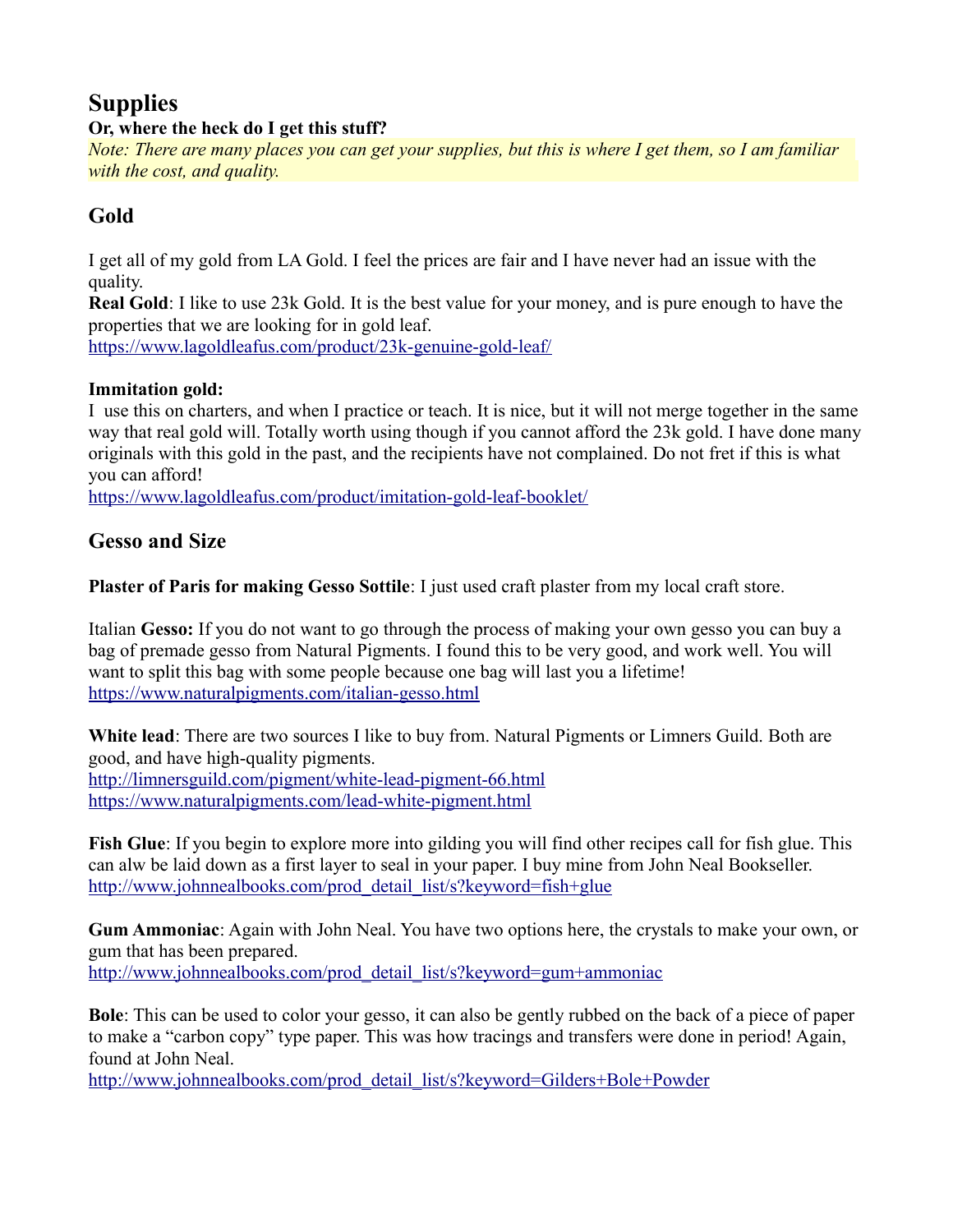**Pink Stuff** : Jerry Treser is a modern illuminator and well versed in this subject. This "Pink Stuff" is his modern size. It works very well, and is very forgiving. Just paint it on in a couple of layers, and use it as you would for flat gilding.

[http://www.johnnealbooks.com/prod\\_detail\\_list/s?keyword=Pink+Stuff](http://www.johnnealbooks.com/prod_detail_list/s?keyword=Pink+Stuff)

**Aquasize**: This is what modern gilders are using for flat gilding. It can also be used for gilding on three-dimensional objects. <https://www.lagoldleafus.com/product/l-a-gold-leaf-aqua-size-adhesive/>

**Burnishers**: There is no way around the expense of a good burnisher unless you are using loose agate and hematite. These are polished and set, and good ones will have no blemishes. Expect to pay around \$30 for one. If you can only get one, I highly recommend a dog tooth style. <https://www.lagoldleafus.com/product-category/gilding-tools/agate-burnishers/> <http://www.talasonline.com/Agate-Burnishers>

# **Other Supplies**

**Gilders Cushion**: While this is fairly simple to make you can also purchase this at any place that supplies gilding supplies. I found this thread on making one: <https://www.handletteringforum.com/forum/viewtopic.php?t=3465>

**Glassine Paper**: The cheapest place to get this is your post office. This is the envelopes that stamps come in. However you can purchase it in individual sheets and packages from the following places: <https://www.naturalpigments.com/glassine-paper-9-x-12-in-sheets.html>glassine <http://limnersguild.com/pigment/glassine-paper.html>